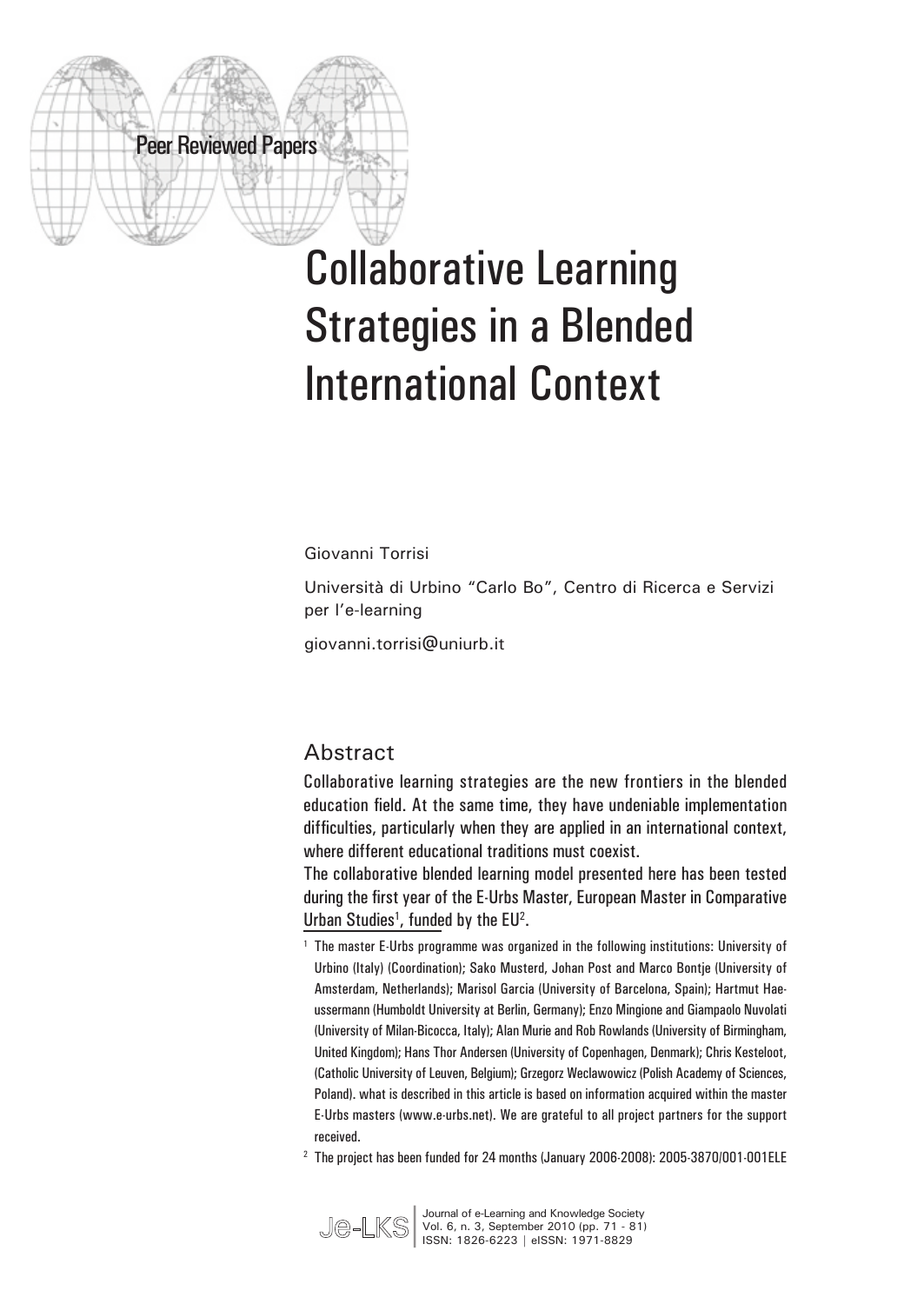The model proposes a system in which the different aspects of any advanced distance educational format have been identified and put into balance, also considering the problems derived from an unbalanced distribution of priorities.

#### 1 Collaborative learning and international context

E-learning, in its various incarnations, has grew significantly during the last fifteen years (Fletcher, 2004; Waterfield, 2002). The reasons are several. Two of them needed to be mentioned: a) a potential reduction of costs in relation to the quality of education offered (Munro & Munro, 2004), and b) the use of Web 2.0 as an engine for innovation and learning. Among the institutions that make most use of e-learning, and web 2.0, we found Universities (Bacsich, 2004). These new strategies for collaborative learning are in line with the directives of the Bologna process<sup>3</sup> and the Europeanisation of secondary education systems. The European Commission considers the Europeanisation (see the European Council resolution in Lisbon, March 2000) as a necessary step in order to promote growth and competitiveness in a knowledge-based society (Kok, 2004).

Thus, collaborative blended learning strategies offer new possibilities to enrich the transnational offer proposed by Universities. With blended courses, training activities are made partially or completely online, with the assistance, even from a distance, of teachers and tutors. Thanks to the use of new technologies applied to teaching, it has become easier to build integrated European curricula.

Among the main strengths of the blended learning strategies, there is their ability to maximize the learning benefits derived from cultural, linguistic or disciplinary differences. In a society where information is ubiquitous, global services and populations moving constantly (Bauman, 2000; 2005; 2008), the universities have a growing need to manage complexity by implementing diffuse social learning processes in their curricula.

E-Urbs (European master in Comparative urban studies), is a master of 60 ECTS that uses collaborative blended learning strategies in a multilingual and multicultural context. The long-lasting experience of the nine prestigious universities involved offers to the Master an in-depth knowledge of urban studies. Its international character and multidisciplinary methodology, emphasized by a comparative approach and a specific field work, helps to develop the necessary meta-skills for the interpretation of urban changes and it permits to understand the appropriate strategies and policies in order to tackle urban problems. The experience and expertise of the most famous scholars of the sector allows students to develop a comparative approach in the study of urban policies in different and distant urban contexts.

ELEB12E..

<sup>3</sup> For basic documents on the Bologna process, see: http://www.sociologiadip.unimib.it/unimon/.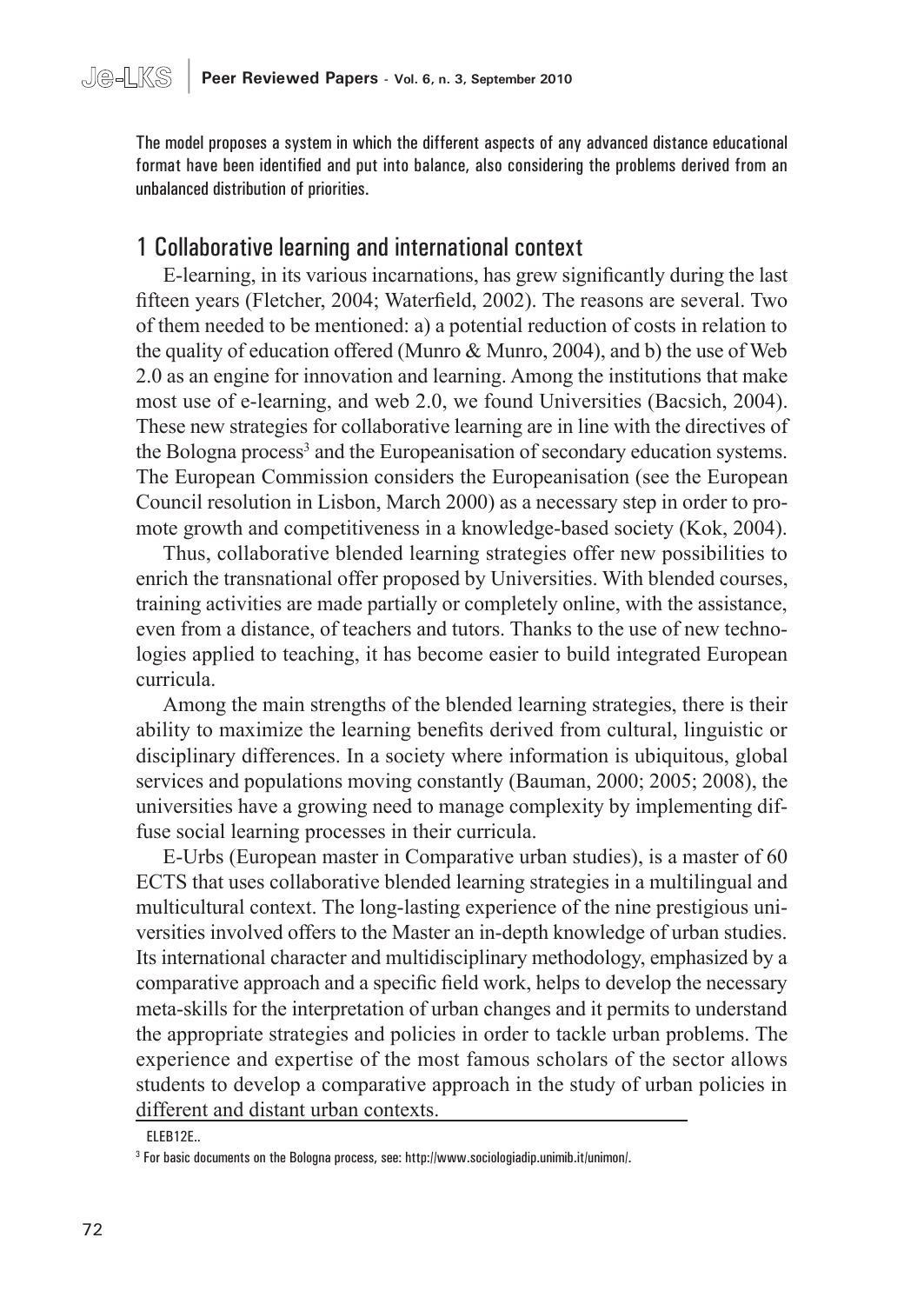From the blended learning point of view, E-Urbs can be considered a laboratory where the difficulties that normal online course experiences are addressed: falling motivation, problems in the constitution of a learning community, communication clutches, etc. These issues were also experienced in a context in which there were strong heterogeneity among the learning group and differences among participatns. In particular:

- 1. Cultural differences (24 students from 14 countries and 5 continents, characterized by diversity in religion, culture, ethnicity, participated in various activities of the master). Paradoxically, some more culturally relevant issues have arisen from two participants belonging to the same cultural milieu (Indian). They belong to two different Casts and they needed to interact in learning group with completely different specifics from which they were used to;
- 2. Language and age differences (E-Urbs uses English as main language in learning processes. This has somehow increased learning difficulties, as most of the students weren't English mother tongue; the age difference was also an issue, as some students were already professionals dealing with urban policies, while others were just graduated)
- 3. Juxtaposition of different institutions at transnational level (9 universities in 8 countries have tried to bring together the different national bureaucracies);
- 4. Different disciplinary traditions (Students and teachers were from different disciplinary and cultural traditions.);
- 5. Virtual and physical distances (Virtual campuses need to deal with the difficulties of managing learning processes at distance. The biggest challenge is to maintain the class active and motivated);
- 6. Communication technologies (last but not least, the challenges inherent in the use of communication technologies in a multicultural context).

### 2 Strategies of differences integration

The main methodological challenge of the master was to keep the value added of all these differences (personal, linguistic, cultural, technological, etc.), not by reducing the complexity that these express, but promoting their integration and complementarity in a comprehensive learning model. Inside E-Urbs this objective was achieved by balancing the following four aspects: 1) technical; 2) pedagogical; 3) institutional and 4) contents related. The balance of these four aspects transformed the challenges into resources.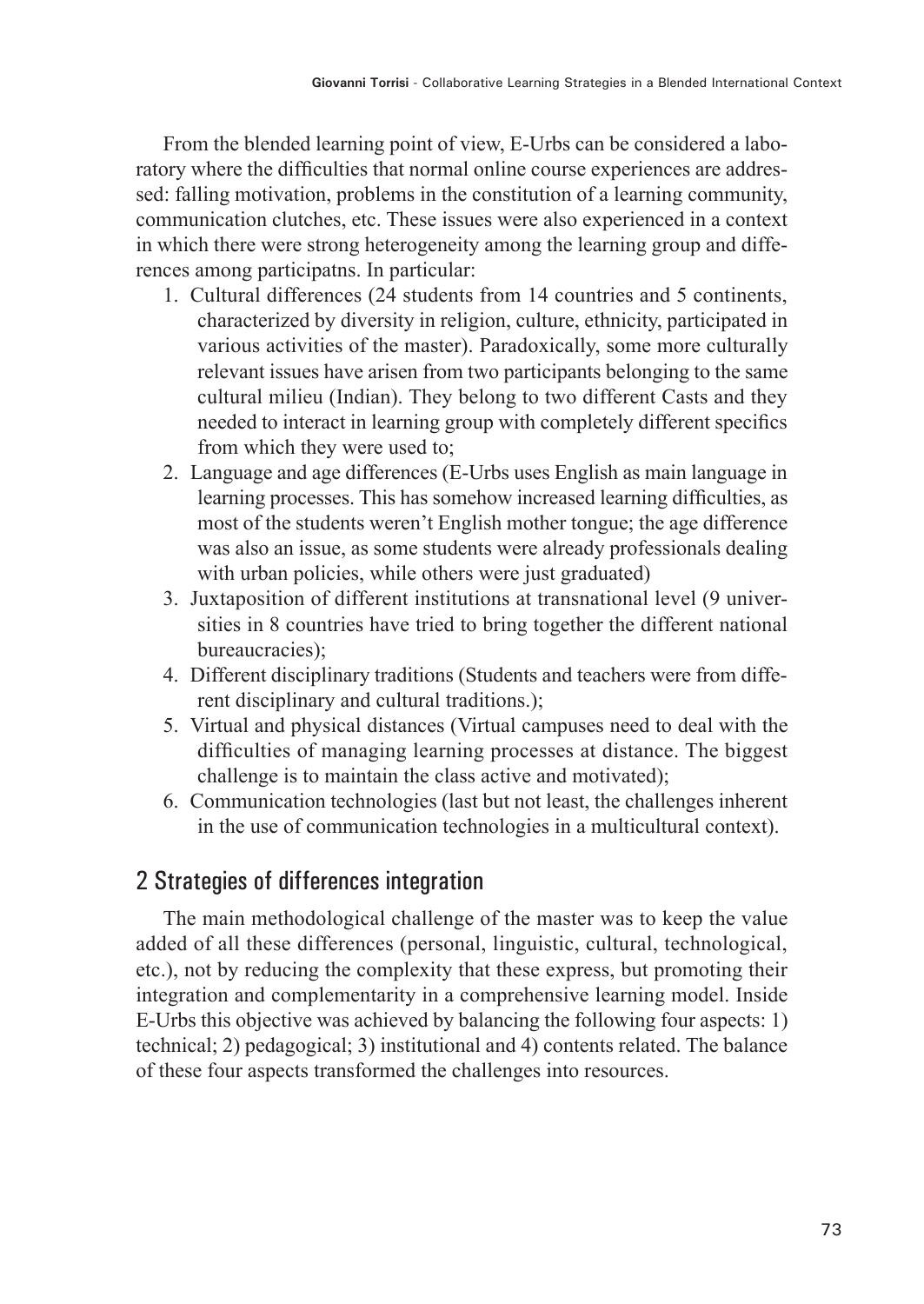## 3 Pedagogical Aspects

The pedagogical aspect is crucial in tackling a problem which is common to many learning paths: the decline of attention. The learning strategies used in E-urbs are three: a) a blended course, b) creating a community of collaborative learning, c) using co-opetition methodology, d) an e-portfolio

#### 3.1 A blended course

E-urbs blends f2f with online learning activities. The reasons of it are linked to three main necessities: 1) some disciplines are more complex to teach online than others; 2) an European curriculum would be very expensive as it requires a transnational teaching staff; 3) travels across Europe and practical field work are essential for European training.

To resolve these apparently conflicting needs we organized the training course in three main periods: 1) a first period (S1-S4) intensive f2f activities (15 CFU), during which teachers, tutors and students came together and worked on basic concepts and methods of comparative analysis; 2) a second period (S5-S36) of online lessons for a total of 27 CFU; 3) a third period (S37-S49) 18 CFU, during which students went to one of the partner University to work on their dissertation, taking advantage of the scientific expertise available on the international network.

The final thesis discussion and the Award Ceremony was held in Urbino (L52) where students could physically meet again and where they received their Degree.

The collaborative blended learning approach was useful to rescale problems that typically affect learning online courses, such as lack of motivation, a weak sense of belonging to learning community, etc. (Irizarry, 2002). Thanks to the f2f period, it was clear how different disciplinary backgrounds constituted an enrichment for the new perspectives that they could bring into the discussion, rather than a problem in itself.

The same happened regarding cultural and age difference among participants. It was clear from the beginning as the experience gained by more experienced students coupled very well with the enthusiasm brought by younger students; The stay in Urbino (IT), a small university town, has allowed students to experience and to relate with people with different cultural backgrounds in a protected context. This encouraged the emergence of several multicultural groups, which helped to improve language skills, since English was the common language even in informal meetings. The difficulties related with distance, both technical and motivational, were contained in E-urbs, since people had already met face to face and, once online, they could easily compensate the in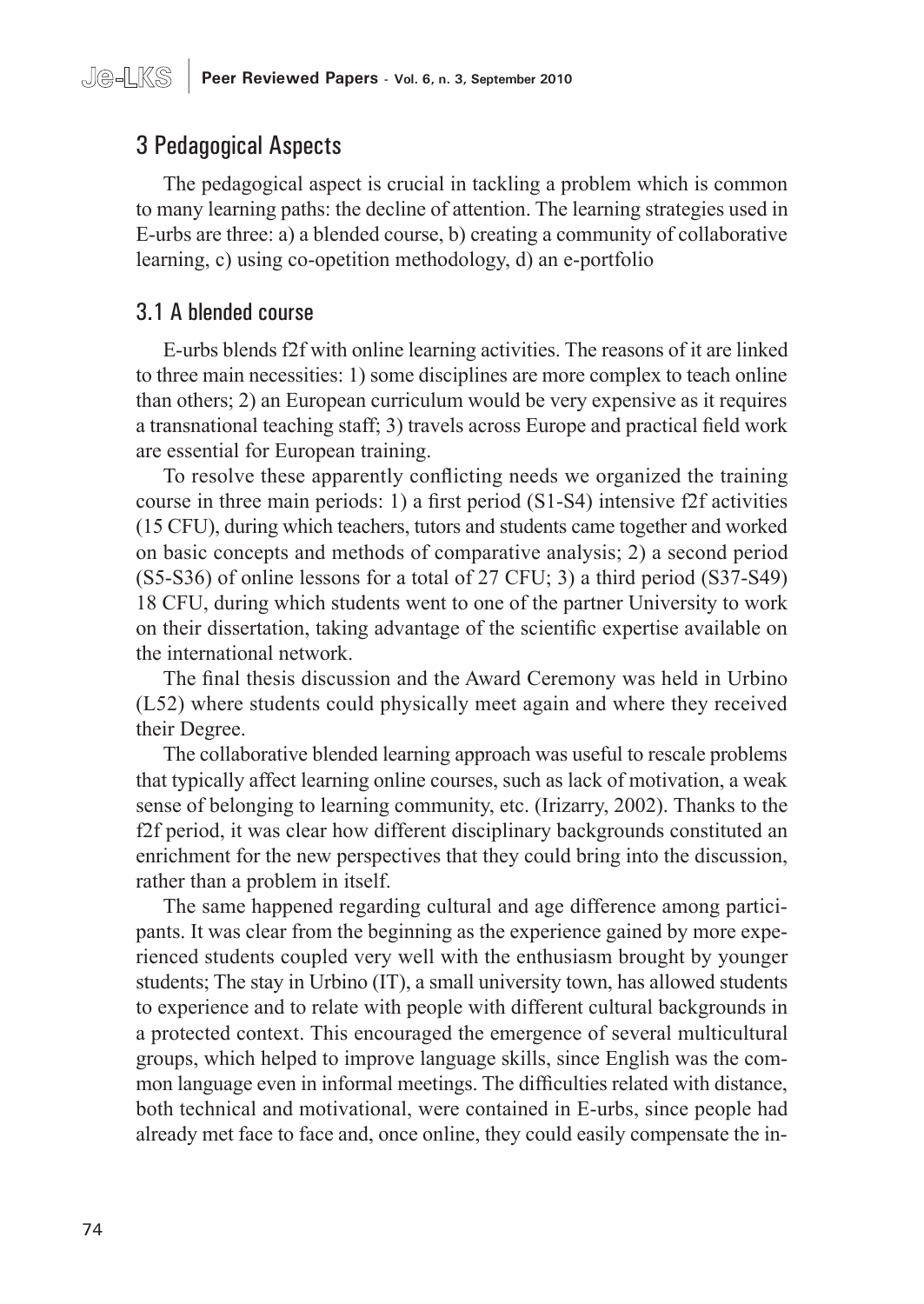formative gap inherent in any distant relationship with the previously acquired knowledge of the group and its dynamics. The third part of the e-Urbs Master included an internship at one of the partner institutions for a comparative thesis. In this way, students had the opportunity to experiment different institutional contexts and meet scholars, teachers and classmates.

In sum, the blended approach contributed to improve the maintenance of a learning spontaneous community, using collaborative learning strategies.

In terms of cost-effectiveness, the adopted methodology and structure offered countless advantages. Thanks to the extensive period of online teaching, integrated with an intensive f2f course, students had been able to benefit from the experience of long-lasting experts, reducing to a minimum transportation and accommodation costs. Professors on the other hand, had the possibility of benefiting from a comparative study derived from a group of students from all over the world, extremely motivated and responsive.

#### 3.2 A collaborative learning community

In E-urbs, the perceived sense of belonging to a specific learning community had a very important role in sketching the strategies for a collaborative learning methodology. In order to monitor these processes, an ad hoc workgroup (Pigliapoco & Bogliolo, 2007) has used two key indicators: the Classroom Community Scales, proposed by Rovai (2002) and based on a 20 questions questionnaire and SCITT, based on a scale of 6 questions introduced by Pigliapoco & Bogliolo (2007). Both indicators took into account the following four dimensions:

- Spirit (friendship, cohesion, links among students);
- Trust (credibility, benevolence, intimacy among students);
- Interaction (honesty in feedbacks, trust among students);
- commonality of expectations (as defining the same objectives in learning).

The perceived sense of community was tested twice: 1) at the end of the first f2f period and 2) at the end of the online period that followed. Even though the sense of community decreased slightly during the online courses, because of distance, it remained nevertheless quite high, even more considering this type of community. The uniformity of the feelings among all participants remained quite high as well. If the quantity of relationships among students during the online learning were lower, their quality, i.e. the intensity of friendship and interaction between students, was higher.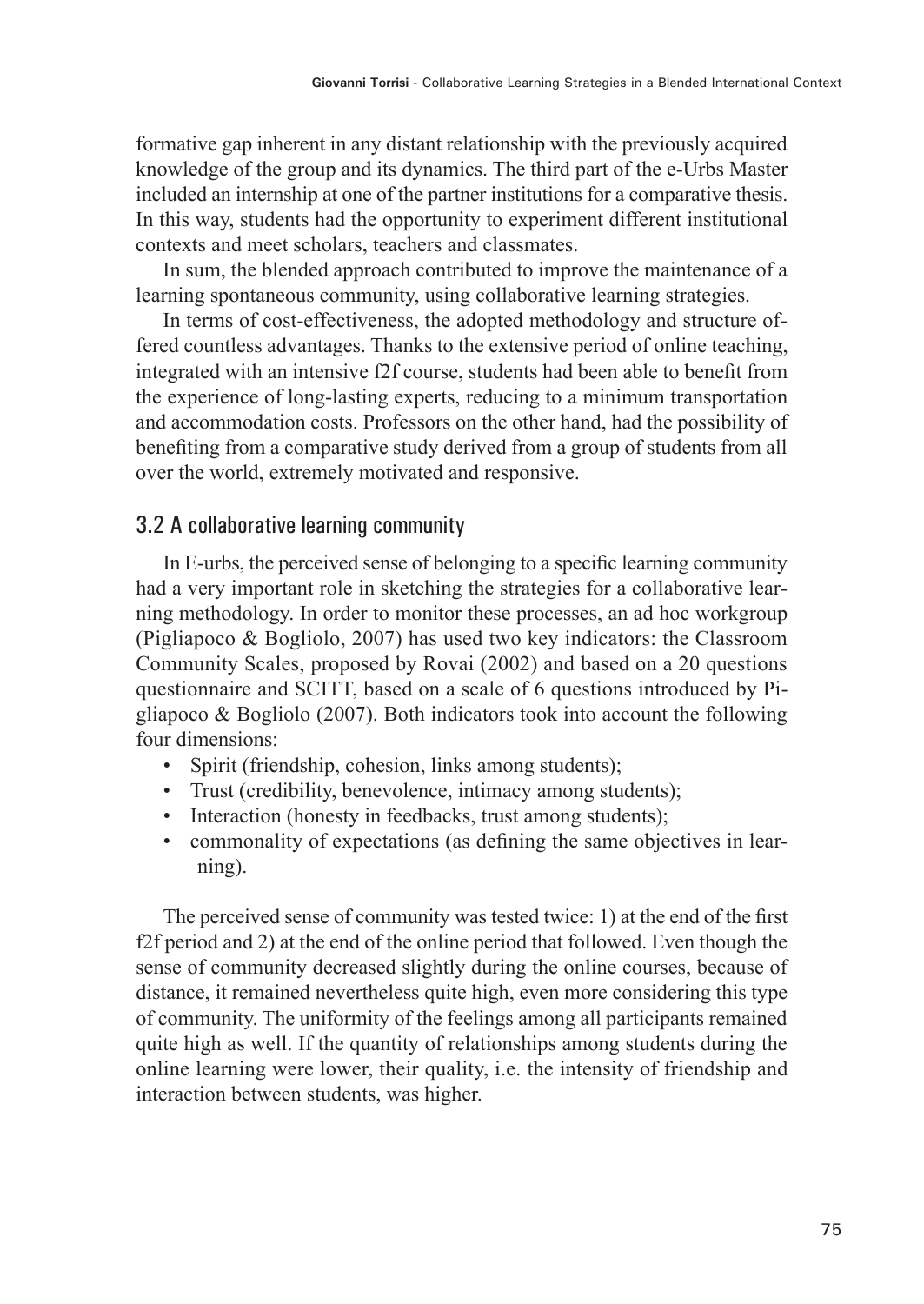#### 3.3 A co-opetitive process

To promote motivation among students, we tried to overcome learning inhibitors such as "forced participation" without spontaneous interaction through the development of an coopetitive type of exam. Coopetition is a methodology that combines cooperation with competition. It was initially developed within economic studies. It focuses on cooperation between the actors in a situation of imperfect competition (Brandenburger & Nalebuff, 1996).

During the E-Urbs master, we applied this methodology in some exams, in order to improve the learning effectiveness, taking advantage of the solidarity and the competition among the students, thus transforming their differences in a further opportunity to learn from each other. The system was structured in a way to allocate votes not only to people who had answered positively, but individually, to questions, but also to those students who had helped other students to answer. The students self-organized themselves in small groups of about 3-4 students each, obtaining higher evaluation for both themselves and their group.

#### 3.4 Visual Laboratory

The Visual Laboratory integrated in E-urbs drove the 2.0 web collaborative learning approach even further. All students took photos in their city of residence. This allowed participants to use Visual Tools to reach a deeper understanding of their respective metropolitan areas. Since the images produced existed in a Visual wiki, these are available worldwide for the Urban Sociology teaching. Currently, the e-Urbs Visual Laboratory contains over 9,000 images of over 40 cities around the world, ranked according to the 9 main thematic issues relevant to urban studies.

#### 4 The technique

To fully implement a collaborative learning strategy we used widely customizable technical instruments. For this purpose we used technology and software ad hoc: a) OpenLol, an e-learning platform; b) ePortfolio, a tool to promote self-reflection and strategic planning personal and professional development students; c) QMT, a management tool of questionnaires developed at the University of Urbino.

#### 4.1 Open Land of Learning (OpenLoL)

OpenLOL4 is a collaborative learning system developed with the support

<sup>4</sup> For further information see: www.landoflearning.it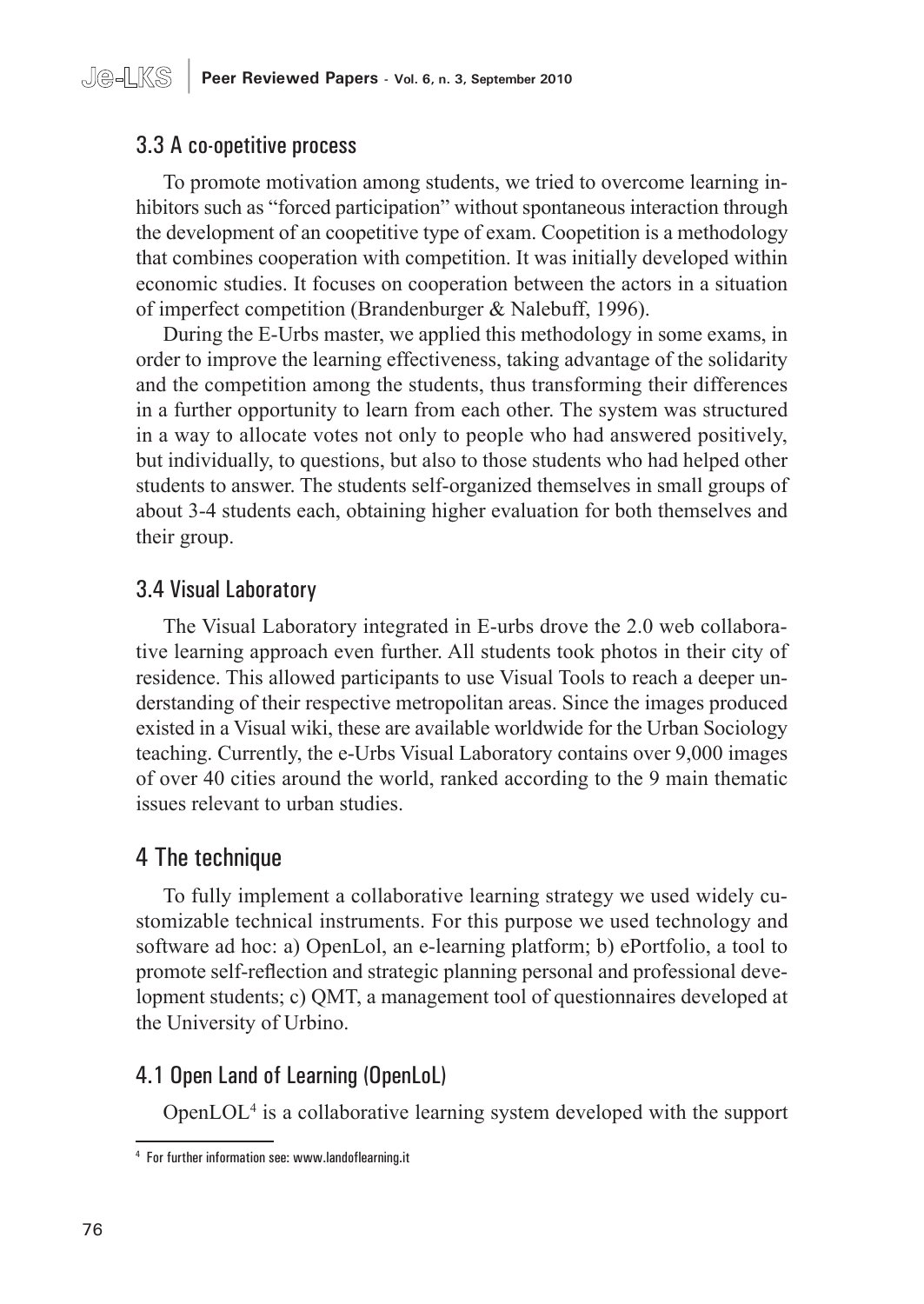of the University of Urbino, based on Java and open standards like Linux and MYSQL. It aims at delivering and use Web 1.0 and 2.0 Services for learning. The entire online environment has been localized for use in various languages<sup>5</sup> , thereby giving all participants the opportunity to use their own language in the learning processes, keeping English as working language. Among the most popular modules, we have the "classroom". This is based on an innovative concept of multilevel interactive chat, where lessons and/or courses can be held involving full professors, tutors, students, technicians and tutor, even using very slow connections. This allows to easily overcome and minimize the connection problems that can arise when different people connecting from around the world.

OpenLoL includes Web 2.0 capabilities. These were used to promote collaborative learning strategies. Asynchronous interactions take place on thematic forums and a repository provides a virtual space where both professors and students can distribute educational material and share documents. A Visual database for research online (called Visual Laboratory) helps you to organize the multi-media.

#### 4.2 An ePortfolio

Through ePortfolio a student can critically and independently decide its benchmarks, and, on the basis of this decision, build a structured archive with the most significant (for him/her) material collected during the course. The ePortafoglio is a methodological framework for self-reflection and strategic planning. Most students have found it very useful for their personal and professional development. An ePortfolio 2.0 was included in the eURBS master. The eportfolio has also become a means by which students shared mutual interests. This has contributed to the growth of meaningful relationships within the group class and sharing learning experiences. It served as well for maintaining an international research network even after the end of the experience of the E-urbs Master.

#### 4.3 Creation tool questionnaires (QMT)

In order to properly manage a complex project like e-Urbs, there was the need to structure a regular flow of feedback at various stages of the master, using various tools, including unconventional ones. For this reason we used the QMT, integrated into the OpenLoL platform and developed by the colleagues from the Department of applied informatics. The QMT has a double functionality: firstly it allows teachers to create a database of questions from

<sup>5</sup> Localizing of the software has been made in the languages spoken in partner universities: Italian, Spanish, German, Danish, Dutch, Polish and French (English was already present as working language).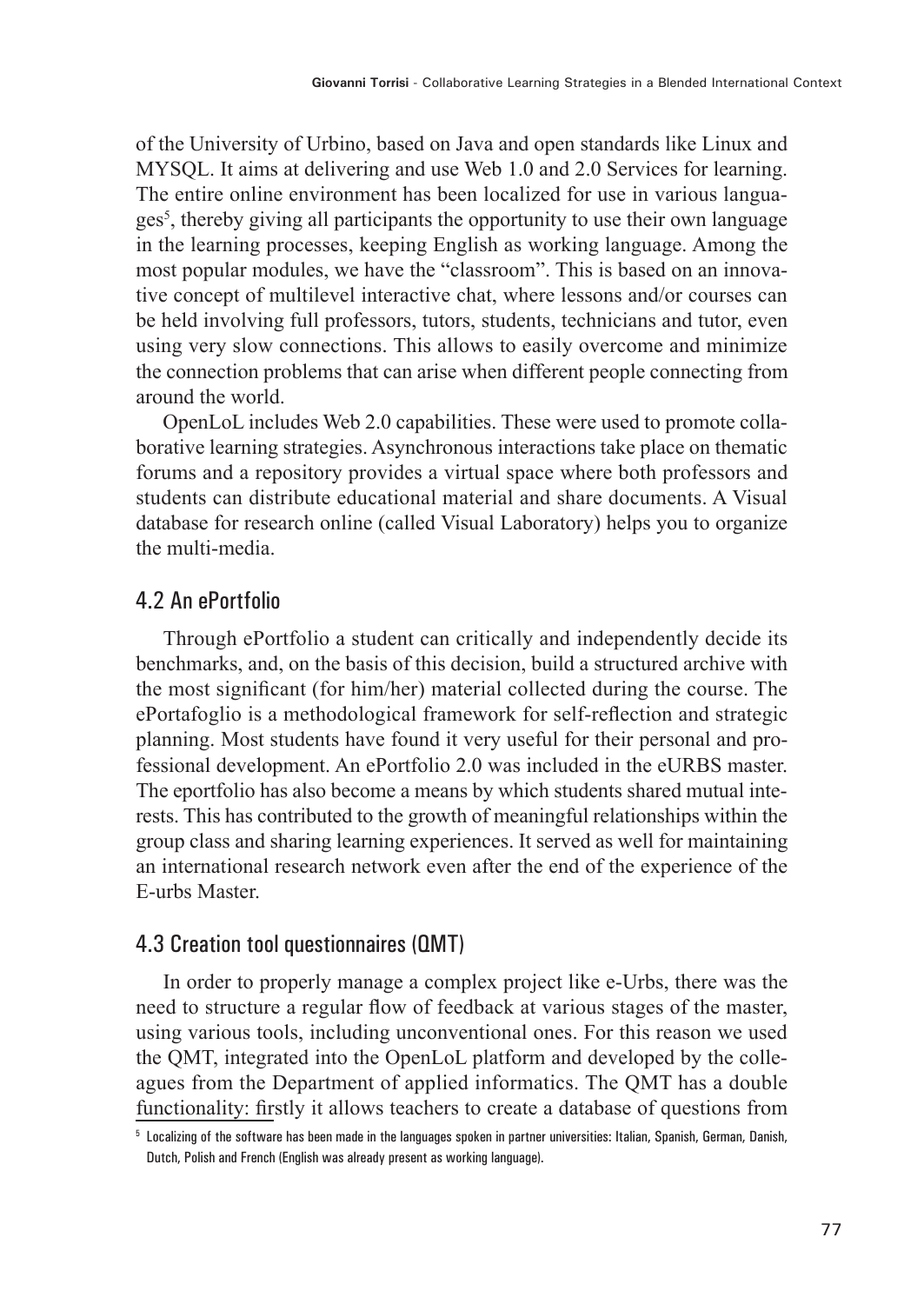#### **Je-LKS** | **Peer Reviewed Papers - Vol. 6, n. 3, September 2010**

which it would be possible create real-time questionnaires for the students, with questions taken randomly. Second, it is a management tool examination (TMT), which helps educators to organize online exams. The tool can also be used for quality feedbacks.

Using this instrument, it was developed a questionnaire to monitor the effectiveness of the learning process. The questions were prepared by all Master's professors and the results of the learning curve has been calculated considering the correct answers to a number of randomly selected questions. Figure 1 shows the average of the scores obtained by the students before the start of the master (S0), after the first period f2f (S5) and at the end of the third online period (S37).



Fig. 1 - The learning curve in master. E-Urbs 2006-2007. Source: Pigliapoco *et al.* (2007).

Scores described by both, the dashed (online) and full (face-to-face), line confirm a decided improvement in the General (dotted line) learning during the overall development of the master. The solid line is growing faster during the first period, while during the second it slow down, but with significant relational effect. For more discussions of results, see: Pigliapoco (2007).

#### 5 The institutional dimension of a transnational master

The institutional dimension has presented one of the most difficult challenge in organizing a transnational programme in comparative studies characterized by a joint degree. Three stages for the institutionalization of a joint degree have been organized: a) apply the Bologna process; b) adopt customized institutio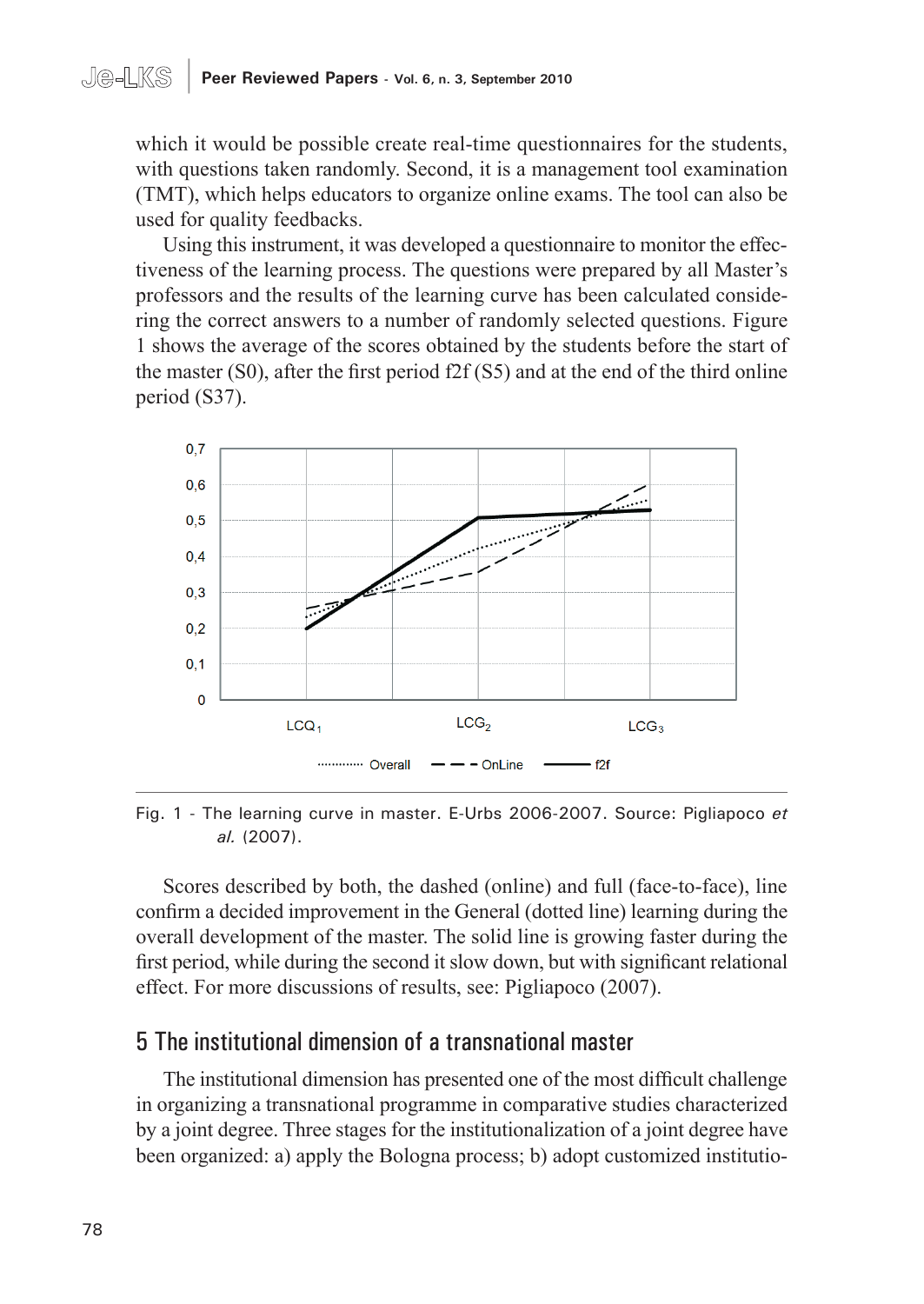nal solutions; c) prepare different agreements with the various institutional partners.

The solutions range from a joint degree between two of the nine universities involved, to a double university degree, to the simple recognition of ECTS obtained by the students during Master by all parties involved.

Administratively, there was the need to create more flexible solutions and ad hoc agreements with partners. Nevertheless, the final diploma was recognized by all the institutions, although in different ways. The E-urbs Consortium has also been able to release a Diploma Supplement, in order to increase transparency and recognition of qualifications across Europe, in line with the Bologna process.

#### 6 The risks of unbalanced learning

Maintaining a dynamic balance between the four aspects of a collaborative learning process can be very complex. If we focus too much on teaching, for example, we will produce excellent materials, but not considering the technical requirements for accessibility, students from countries without a broadband connection, could not access them. Underestimating the institutional dimension, it would not be possible to ensure the achievement of a university degree internationally recognized, making the results achieved less interesting (or not interesting at all) in the European context. If the technical dimension prevails over other aspects, contents tend to be overlooked. In summary, the risk of an unbalanced learning process are:

- Too much pedagogy -> Pedagogism
- Too much technology -> Technicality
- Too much institutionalisation -> Bureaucratisation
- Too much attention to content -> Eclectic Breakdown

It is essential, therefore to connect every aspect, promoting a synergetic effect which overcome the risks just described, and maximize the results in terms of quality and effective teaching.

#### 7 Results

The Master was an experimental laboratory where educational blended theories 2.0 were put to a test. The feedbacks from students regarding the training organization was excellent, also thanks to the fact that the students perceived themselves as protagonists, and not just passive receptors of formative experience: "*It was thrilling to be able to compare the experiences of social exclusion or to compare the ethnic villages which exist in our cities through the*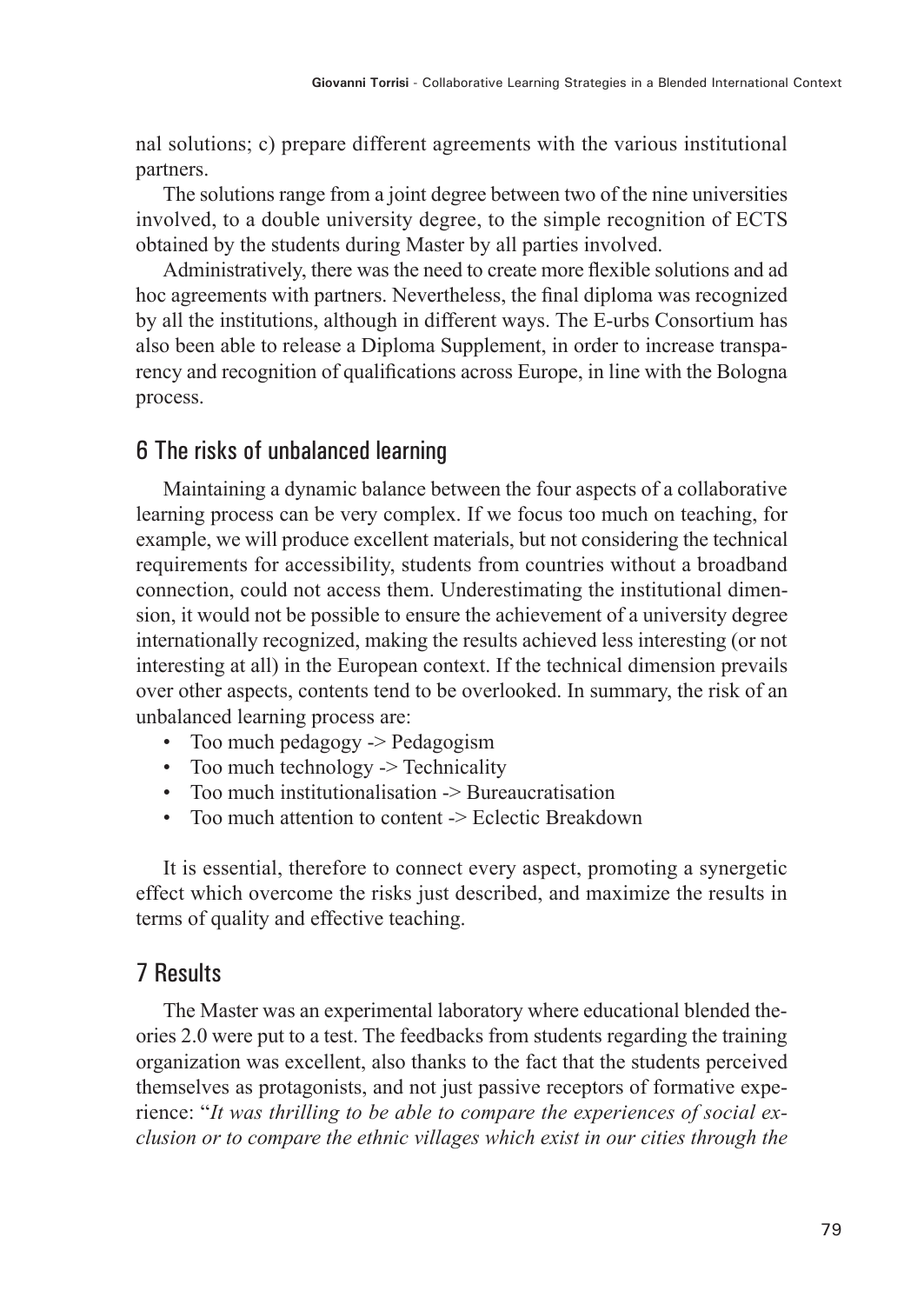#### **Je-LKS** | **Peer Reviewed Papers - Vol. 6, n. 3, September 2010**

*Visual wiki in the OpenLoL platform*". "*We finally lead our learning." "Now I understand what it means to do comparative research together with colleagues, who had now become my friends*"6 .

Considering the highly experimental characteristics of the project, the results can be considered very satisfactory. Some indicators to support this fact: 1. more than 90% of the E-urbs students had completed the course; 2. the final evaluations of the students were very high; 3. the student's learning curve was more than satisfactory; 4. the objective of building a learning community formed by students scattered over 4 continents succeeded; 5. the use of 2.0 methodology was very appreciated.

#### 8 Conclusioni

A collaborative learning strategy such as the one presented here combines a blended approach with Web 2.0 features. This responds to emerging trends in the field which tend to integrate old paradigms of traditional learning with new paradigms based on collaborative social web 2.0.

The main objective of the project E-Urbs Masters was to contribute to the development of an area of higher education of urban studies in Europe, using a collaborative learning strategy.

Students have appreciated "*the opportunity to be part of a "class", the solidarity and the support which we felt, despite or maybe because of the different culture and background, the "pull" effect that helps a lot during the preparation of the exams, an experience and friendships that will last for life*".

The results are gratifying and consistent with our initial hypothesis: a balanced approach not only allows you to manage in a appropriate manner the challenges of distance and trans-nationality, but also promotes a strong sense of community that improves efficiency in learning by building a culture of collaborative learning.

## **REFERENCES**

Bacsich, P. (2004), *The e-university compendium*, London, UK: Higher Education Academy.

Bauman, Z. (2000), *Liquid modernity*, Cambridge: Polity Press.

Bauman, Z. (2005), *Liquid life*, Cambridge: Polity Press.

Bauman, Z (2008). *Liquid fear*, Oxford: Blackwell Publishers.

Brandenburger, A., Nalebuff, B. (1996), *Co-opetition: A revolution mindset that combines competition and cooperation*, New York: Currency/Doubleday.

<sup>6</sup> Interviews to E-urbs Master's students during the Academic Year 2007-2008.